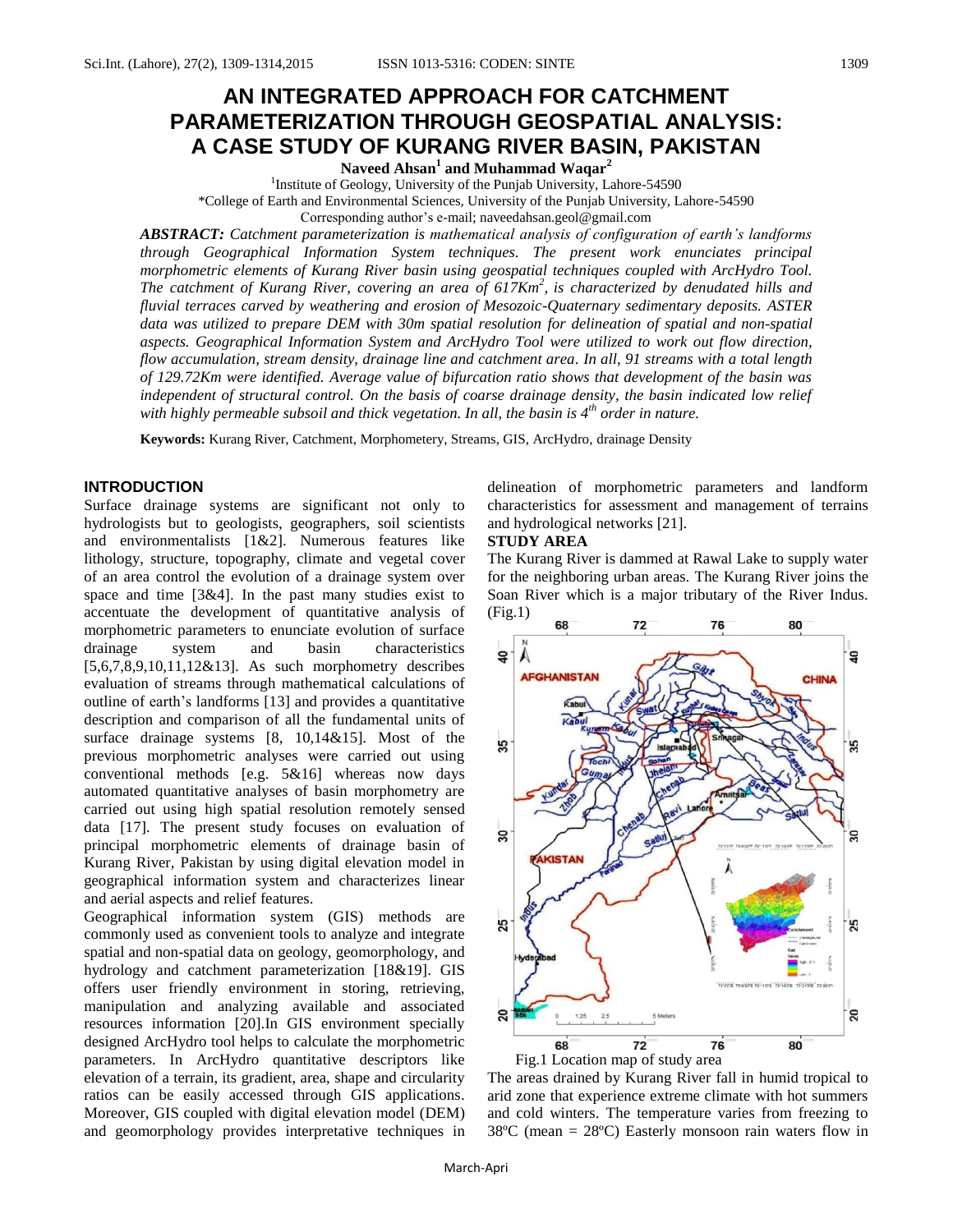the river from June to September and rest of the year is dominated by inflow of westerly disturbances. Local thunder storms frequently flood the study area. Mean annual rain fall of the study area is 940mm. Head water regions of the Kurang River are characterized by cool summers and snowy winters. The hilly terrain of catchment is not well developed and sparsely populated whereas plain areas of Bahra Kahu and Kot Hathyal are heavily populated. The natural vegetation of the Kurang River catchment is related to the local climate and soil. Natural vegetation cover consists mostly of grasses, herbs, shrubs and trees.

| Age                     | <b>Formation</b> | Lithology            |  |  |  |
|-------------------------|------------------|----------------------|--|--|--|
| Middle Pleistocene      | Lei              | Conglomerate         |  |  |  |
|                         | Conglomerate     |                      |  |  |  |
| <b>UNCONFORMITY</b>     |                  |                      |  |  |  |
| Lower to Middle         | Kamlial          | Sandstone and shale  |  |  |  |
| Miocene                 |                  |                      |  |  |  |
| Middle Eocene to        | Murree           | Sandstone and shale  |  |  |  |
| lower Miocene           |                  |                      |  |  |  |
| Early to Middle         | Kuldana          | Limestone, marls and |  |  |  |
| Eocene                  |                  | claystone            |  |  |  |
| <b>Early Eocene</b>     | Chorgali         | Limestone and shale  |  |  |  |
| <b>Early Eocene</b>     | Margala Hill     | limestone            |  |  |  |
| Late Paleocene          | Patala           | Shale and limestone  |  |  |  |
| Middle Paleocene        | Lockhart         | limestone            |  |  |  |
| <b>Early Paleocene</b>  | Hangu            | Laterite and clays   |  |  |  |
| <b>UNCONFORMITY</b>     |                  |                      |  |  |  |
| Early Cretaceous to     | Lumshiwal        | Sandstone            |  |  |  |
| Late Cretaceous         |                  |                      |  |  |  |
| Late Jurassic to        | Chichali         | Shale                |  |  |  |
| <b>Early Cretaceous</b> |                  |                      |  |  |  |
| Middle Jurassic         | Samana Suk       | Limestone            |  |  |  |
| <b>UNCONFORMITY</b>     |                  |                      |  |  |  |
| <b>BASE NOT EXPOSED</b> |                  |                      |  |  |  |
|                         |                  |                      |  |  |  |

# **MATERIAL AND METHODS**

Demarcation of all streams and calculation of their length and area of watershed was carried out digitally in ArcGIS software version-10 (arc hydro tool) for morphometric analysis of the Kurang River. All the tributaries indicating various patterns and extents were digitized from the Survey of Pakistan topographical sheets No. 43G/1, 43G/2 and 43G/5 on a scale of 1:50,000. Moreover, ASTER-DEM with a spatial resolution of 30m along with band combination and filtering was utilized. Stream ordering techniques of Strahler [6&8] were adopted to give an order to each stream and further help was provided by ArcHydro Tool in ArcGIS software version-10. In addition to this, linear aspects of morphometry such as stream order (Nu), bifurcation ratio (Rb) and stream length (Lu) were calculated following the work of Horton [5], Strahler [6] and Chorley [23]. Moreover, areal morphometric aspects like drainage density (D), stream frequency (Fs), texture ratio (T), elongation ratio (Re), circularity ratio (Rc), form factor ratio (Rf) were worked out keeping in view the parameters outlined by Horton [5], and Pareta [24]. Wentworth's [25] method was adopted to carry out average slope analysis of the watershed area. The drainage density and frequency distribution analysis of the watershed area were completed using the Arc

Hydro Tool in ArcGIS 10 software. The Arc Hydro tool is a geo spatial and temporal data model that assists to create, handle and display Arc Hydro data model such as the drainage parameters of the basin. The toolset operates in ArcGIS environment in sequential order.

# **RESULTS AND DISCUSSIONS**

In DEM, certain cells with higher elevation values surround a cell with lower elevation value, a sink. The water will be trapped in a sink and reduces the discharge. In Arc Hydro environment left over sinks in the DEM of the Kurang River basin were filled at the first step and a flow direction was assigned. (Fig.2) In general, sink filling leads to accurate processing of morphometric evaluation and modification of elevation values in Arc Hydro tool and is carried out to standardize the raster. The normalized raster would indicate flow direction on the basis of hydrologic flow model via an eight direction pour point algorithm, D8 algorithm [26]. This algorithm, reflects that runoff from a given cell in a DEM will flow towards one of its eight neighbors [21]. This neighbor represents the steepest descent from that cell.



**Fig. 2. DEM and Catchment Grid of the River Kurang**

Flow accumulation is worked out on the basis of flow direction grid with the help of Arc Hydro Tool. The Arc Hydro Tool creates a flow accumulation grid that indicates number of accumulated cells in upstream direction of a cell. This process is carried out for every cell in input grid. Such cells are 690071 in number in flow accumulated map in the Kurang River basin. The area of flow accumulation grid for  $30 \text{m} \times 30 \text{m}$  resolution DEM is about  $(690071 \times 30 \times 30 \text{x} 10^{-6})$ 621.12Km². The flow accumulation grid defines a stream. In the present study, the threshold value for the flow accumulated cell is calculated as 5.00Km². (Fig.3) It is known fact that smaller threshold value will produce a denser stream-network and results in a larger number of catchments. In stream segmentation, various defined streams are linked to generate a unique value for all the pixels belonging to a single stream segment. Stream segment may be a head segment or a segment between two segment junctions. In all, stream segmentation helps to generate catchments with respect to their segment. The Arc Hydro Tool then performs catchment grid delineation process that shows a raster region to represent catchments within the basin. The Tool defines one catchment for each stream segment in the basin. All the raster data created up to now is stored in a folder titled Layers.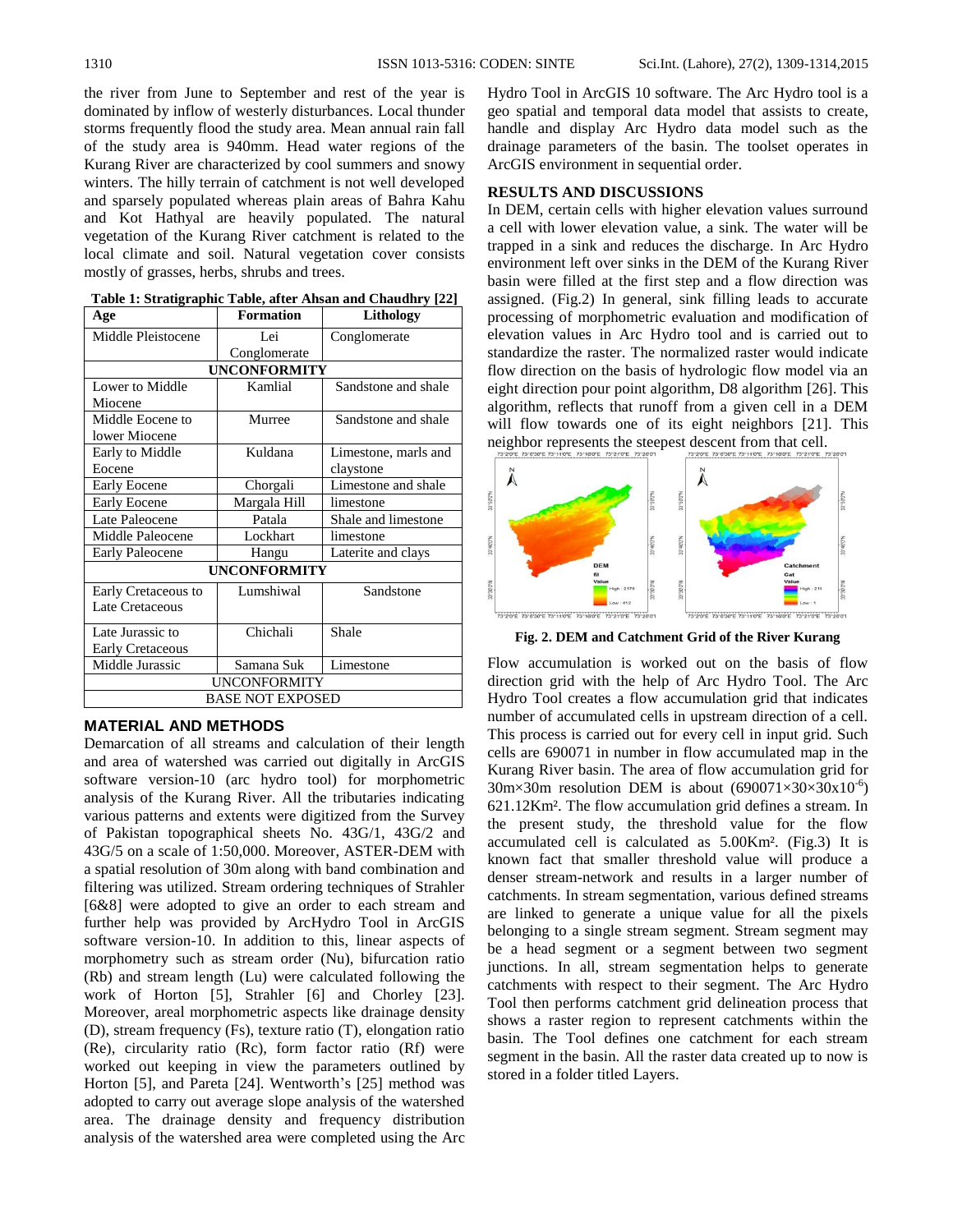|<br>|-<br>|23°4'30°E ||23°6'0'E ||23°44'0°E ||23°46'0°E ||23°24'0°E

3°500°N



**Fig. 3 Flow Direction and Flow Accumulation of the River Kurang**

TRANSPORT TRANSPORT TRANSPORT

The ArcHydro Tool creates a shape file of the catchment in catchment polygon processing. The largest catchment in Kurang River basin is 62.36Km² and the smallest one has an area of 0.026 Km². The total area of Kurang River basin is 617Km². In next step the ArcHydro Tool converts stream link into drainage line for the whole drainage basin. In Kurang River basin, drainage line processing indicates 57 drainage lines. Minimum length of the stream is about 0.1Km whereas maximum length is 19Km. Total length of main stream is about 61 km. In all, the catchment polygon processing, drainage line processing and adjoining catchment processing in Arc Hydro Toolset transforms raster data to vector format.

### **Stream Order**

Classification of stream networks in a drainage basin helps to discuss and understand their relationships. Several steam order systems exist but none have been accepted unanimously. Horton [5] was the pioneer to develop a quantitative method for the analysis of drainage systems. Strahler [6]) modified Horton's [5] provisional stream order scheme and presented a comprehensive approach to rank relative sizes of tributaries in a drainage basin.<br>  $73.13975.733975...73.11975...73.19975...73.21975...$ 



**Fig. 4 Stream Order of Kurang River**

This scheme is commonly used today [15]. In this scheme each headwater tributary is a first order stream and confluence of such two streams generate a second order stream Strahler [6]. Third order stream in this hierarchy of streams forms when two second order streams join together and so on. In the present work 72 first order streams are

present and indicate maximum frequency in occurrence, in the Kurang River basin, followed by second, third and fourth order streams. (Fig.4)

# **Bifurcation Ratio**

Bifurcation ratio expresses "the ratio of the number of stream segments of lower order to the number of stream segments of higher order" [26&27]. Bifurcation ratio (Rb) can be worked out through a mathematical expression:  $Rb =$  $N_i/N_{i+1}$ . In this expression  $N_i$  represents a stream segment of lower order and  $N_{i+1}$  shows a stream segment of higher order. Many studies exist that relate the bifurcation ratios to the influence of geological structure on drainage pattern [28]. In a study Strahler [8] indicates a value of bifurcation ration between 3.0 and 5.0 where drainage patterns are not structurally controlled. Greater bifurcation ratios suggest structure controlled drainage patterns [29]. Development of drainage pattern in the Kurang River Basin is not under structural control as the average value of bifurcation ratio for is 4.21 (Fig.5) and such basin are considered well developed [5]. In addition to this, bifurcation ratio of 4.21 shows that higher order channels are 4.21 times less than that of lower order segments.



**Fig.5 Bifurcation ratio of Kurang River (Rb)**

#### **Drainage Density**

Stream length (L) per unit area (A) within a basin is drainage density,  $D = L/A$ , [5&7]. It indicates spacing between channels and is a function of climate, rock types, their structure and relief of the area [30]. Strahler [7] have discussed drainage density values in their work. They show that drainage density may be coarse (less than 5), medium (from 5 to 13.7), fine (from 13.7 to 155.3) and ultra-fine greater than 155. The drainage density of the Kurang River basin is coarse with a value of  $(328/617 \text{ Km/Km}^2)$  $0.532$ Km/Km<sup>2</sup>. (Fig.6) Such values indicate that the Kurang River Basin has low relief with highly permeable subsoil and thick vegetation [30&27]. Higher values of drainage density in a drainage basin depict high relief, impermeable subsurface material and sparse vegetation [7].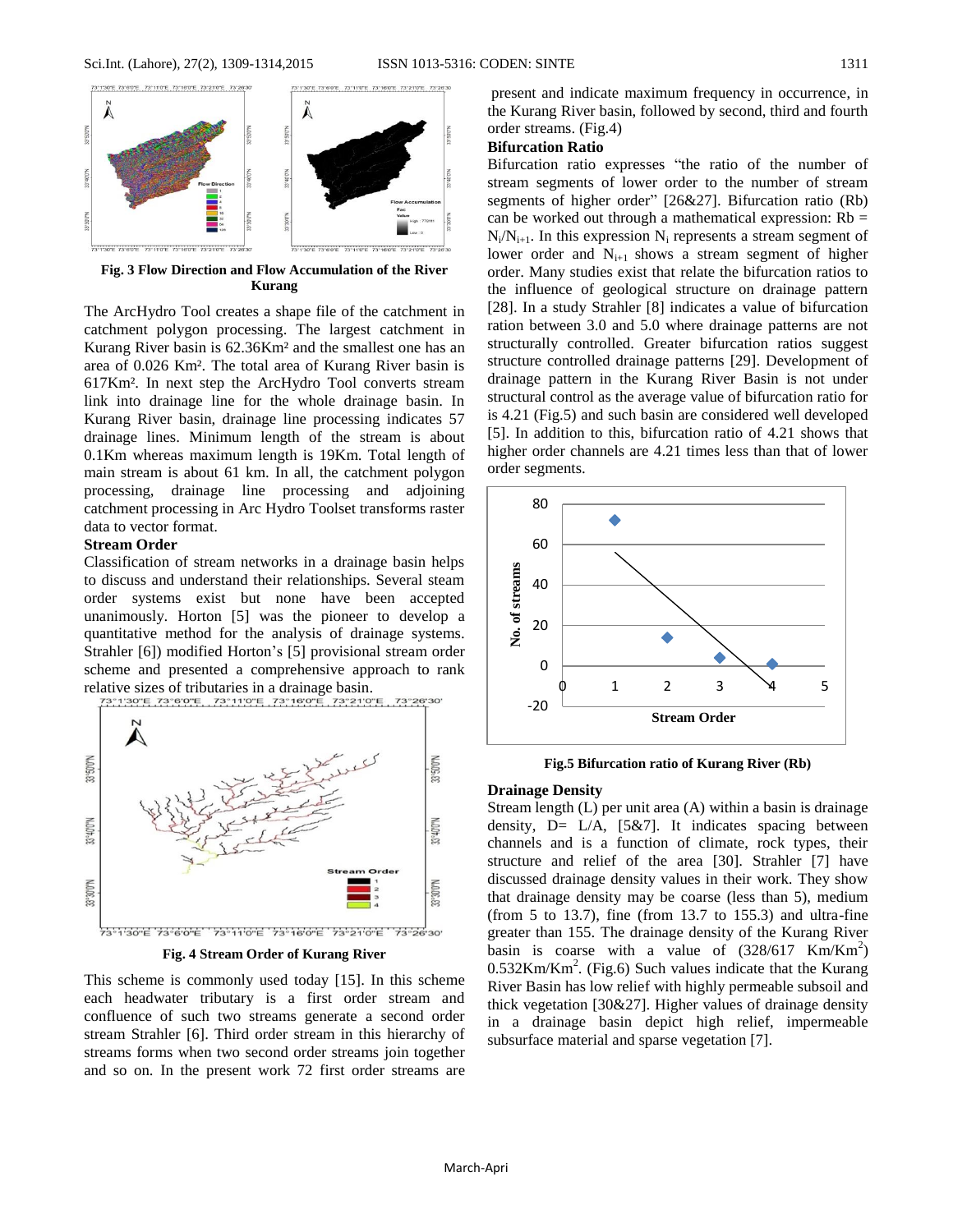



**Fig. 6 Drainage Line along Catchment Grid**

# **Stream Length Ratios**

Horton [5] defines length ratio as a ratio between the mean lengths of lower order stream to the average length of higher order streams [7&31]. Stream length ratio describes the relative permeability of the bed rocks in a watershed [32]. In a study Singh & Singh [33] and Preta & Preta [28] show that changes in stream length ratios from one to next order indicate changes in development of geomorphic stages. The stream length ratio is 2.94 for Kurang River basin (Fig.7) that indicates slope variations at the late youth stage in the development of stream system.



**Fig. 7 Length ratio of Kurang River (Rl)**

# **Stream Area Ratios**

Ratio between the mean areas of lower order stream to mean area covered by the higher order stream is area ratio [5].The area ratio depends on the lithology of the bed rocks. Area ratio for Kurang River is 5.61 (Fig.8).



**Fig.8 Area ratio of Kurang River (Ra)**

# **CONCLUSIONS**

Geographical Information System (GIS) is a good way to manage and analyze water recourse using Digital Elevation Model (DEM). Now a days, Arc GIS with ArcHydro extension provide a good way to delineate a watershed by calculating parameters such as watershed divides, sub watersheds divides, watershed area, drainage line, stream density, flow direction, flow accumulation, slope, elevation and drainage points. In addition to this, such calculations help to develop a hydrological model for drainage basin.

Based on morphometric analysis, Kurang River drains an area of about  $617Km^2$ . Total length of streams is about 129.72Km and streams are mainly of  $1<sup>st</sup>$  order. Moreover structural elements have no control on the development of the basin. Moreover, Kurang River basin is a low relief entity with highly permeable subsoil and thick vegetal cover of grasses, herbs, shrubs and trees.

# **Catchment parameters**

The evaluated parameters for the river Kurang are shown in tables 1 and 2.

**Table 1.Stream characteristics**

| Stream<br>order | No of streams | average stream<br>Length $(km)$ | average stream<br>area (sqkm) |
|-----------------|---------------|---------------------------------|-------------------------------|
|                 | 72            | 2.33                            | 4.50                          |
|                 | 14            | 10.92                           | 39.48                         |
|                 |               | 23.30                           | 129.72                        |
|                 |               | 6.85                            | 617                           |

|  | <b>Table 2. Catchment parameters</b> |  |
|--|--------------------------------------|--|
|--|--------------------------------------|--|

| No. | <b>Parameters</b>                         | <b>Value</b> | Formulae                                 |
|-----|-------------------------------------------|--------------|------------------------------------------|
| 1.  | area (sq km)                              | 617          | A                                        |
| 2.  | Length of basin (km)                      | 46.40        | L                                        |
| 3.  | Drainage Density                          | 0.53         | $Dd = L/A$                               |
| 4.  | <b>Bifurcation</b> ratio                  | 4.21         | $Rb = Nu/(Nu +1)$                        |
| 5.  | length ratio                              | 2.94         | $Rl = (Lu+1)/Lu$                         |
| б.  | Area ratio                                | 6.19         | $Ra = (Au+1)/Au$                         |
| 7.  | Stream frequency (Fu)                     | 0.15         | $Fu = \sum N/A$                          |
| 8.  | Form factor (Rf)                          | 0.29         | $Rf = A/(Lb)^2$                          |
| 9.  | Cumulative length                         | 328.05       | УL                                       |
| 10. | Elongation ratio (Re)                     | 1.89         | $Re = (2/Lb) \times$<br>$A/\sqrt{A/\Pi}$ |
| 11. | Constant<br>of channel<br>Maintenance (C) | 1.88         | $C = km^2/km$                            |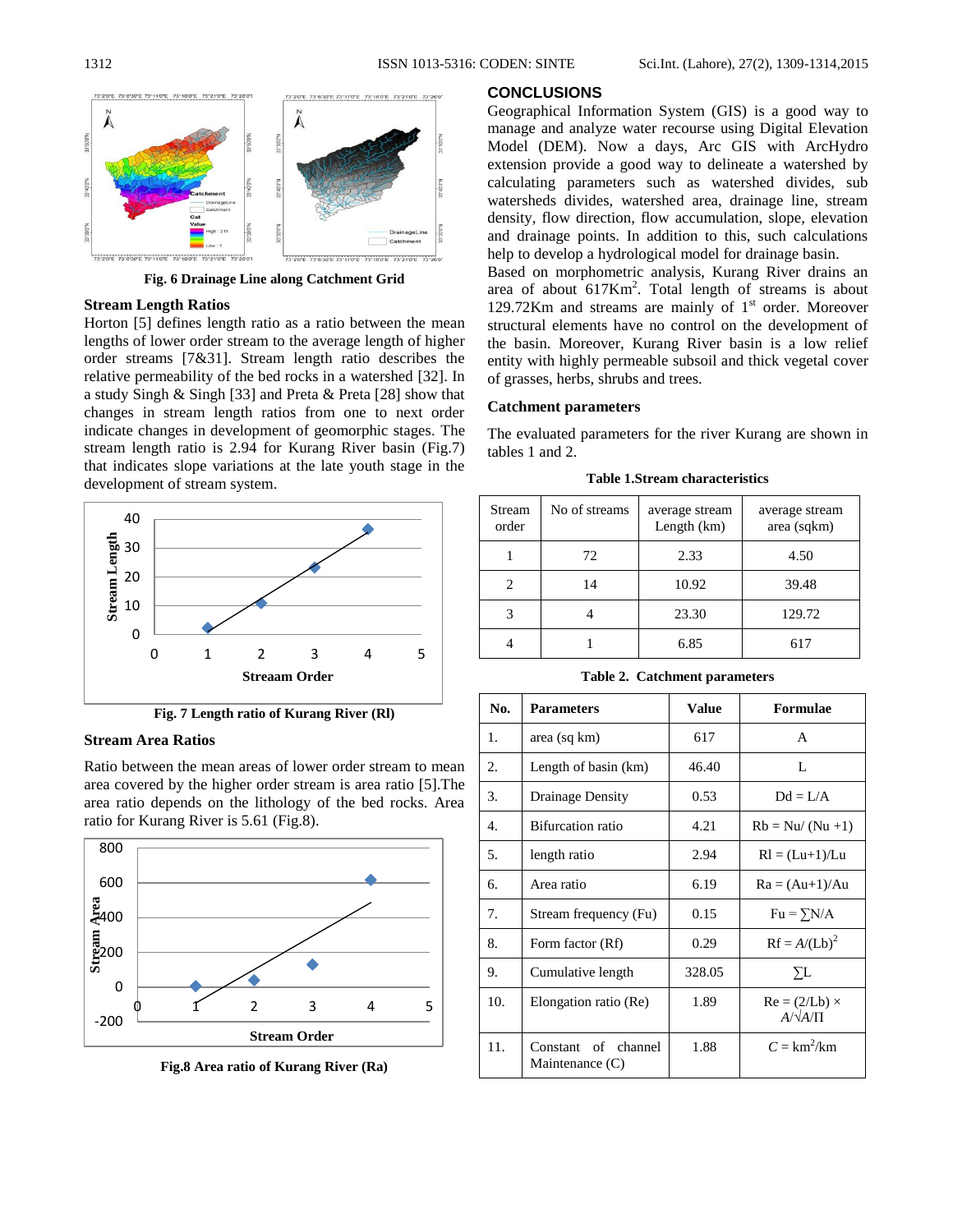# **REFERENCES**

- [1] Plummer, C., Carlson, D. & Hammersley, L., *"Physical Geology"*. (14th Edition), McGraw-Hill, 1- 617(2011).
- [2] Botkin, D. B., & Keller, E. A. "Environmental science: Earth as a living planet" (8th Ed.) Wiley, John & Sons, 1-800(2012).
- [3] Ritter, D.F., Kochel, R.C. & Miller, J.R.,"*Process Geomorphology"* 3rd Ed.: W.C. Brown Publishers, Dubuque, IA, 1-539(1995).
- [4] Howard, A. D., Moore, J. M. Moore, Irwin, R. & Irwin, P.,"An intense terminal epoch of widespread fluvial activity in the Martian highlands: 1. Valley network incision and associated deposits". *J. Geophys. Res*. **110**, E12S14(2005)
- [5] Horton, C.R. E., "Erosional development of streams and their drainage basins: Hydrophysical approach to quantitative morphology". *Bull. Geol. Soc. Am.* **56**, 275-370(1945).
- [6] Strahler, A. N.,"Hypsometric (area-altitude) analysis of erosional topography". *Geol. Soc. Am. Bull.* **63**, 1117- 1142(1952).
- [7] Strahler, A. N., "Quantitative analysis of watershed geomorphology". *Trans. Am. Geophys. Un.* **38**, 913- 920(1957).
- [8] Strahler, A.N., "Quantitative geomorphology of drainage basins and channel networks". In:*Handbook of Applied Hydrology*. McGraw Hill Book Company, New York, Section 4-11(1964).
- [9] Shreve R. L.., Statistical law of stream numbers", *J. Geol*. 74,17-37(1967).
- [10] Abrahams, A.D., "Channel networks: A geomorphological perspective" *Water Resour. Res.* **20**(2), 161-168(1984).
- [11] Krishnamurthy, J., Srinivas, G., Jayaram, V. & Chandrasekhar, M. G., "Influence of rock type and structure in the development of drainage networks in typical hard rock terrain". *ITC J*. **3**(4), 252-259(1996).
- [12] Obi Reddy, G. E., Maji, A. K. & Gajbhiye, K. S.,"GIS for morphometric analysis of drainage basins". *GIS lndia* **11**(4**)**, 9-14(2002).
- [13] Godone, D. & Garnero, G., "The role of morphometric parameters in digital terrain models interpolation accuracy: a case study". *Eur. J. Remote Senc.* **46**,198- 214(2013).
- [14] Ajibade, L.T., Ifabiyi, I.P., Iroye, K.A. & Ogunteru, S. "Morphometric analysis of Ogunpa and Ogbere drainage basins, Ibadan, Nigeria" *Ethiopian J. Environ. Studies & Manage*. **3**(1), 13-19(2010).
- [15] Eze, E. & B, Efiong, J.,"Morphometric parameters of the Calabar River Basin: Implication for hydrologic processes". *J. Geogr. & Geol.* **2**(1), 18-26(2010).
- [16] Garcia, M.J.L. & Camarasa, A. M., "Use of geomorphological units to improve drainage" *JAG* **1**(3/4), 187-195(1999).
- [17] Rawat, P.K., Tiwari, P.C., & Pant, C.C., "Morphometric analysis of third order river basins using high resolution satellite imagery and GIS technology: Special reference to natural hazard

vulnerability assessment". *E-Int. Sci. Res. J*. **3**(2), 70- 87(2011).

- [18] Apaydin, H., Ozturk, F., Merdun, H. & Aziz, N.M., "Determination of the drainage basin characteristics using vector GIS" *Nordic Hydrol.* **37**(2), 129- 142(2006).
- [19] Tüfekçi, K., & Şener, M., "Evaluating of karstification in the Menteşe Region of southwest Turkey with GIS and remote sensing applications". *Zeitschrift fur Geomorphologie* **1**(1), 5-61(2007).
- [20] Malik, M. I., Bhat, S M. & Kuchay, N A., Watershed based drainage morphometric analysis of Lidder catchment in Kashmir valley using geographical information system". *Recent Res. Sci. & Tech.* **3**(4),  $118-126(2011)^{4}$
- [21] O'Callaghan, J. F & Mark, D. M"The extraction of drainage networks from digital elevation data". *Comput. Vision, Graphic and Image Process.* **28**, 323- 344(1984).
- [22] Ahsan, N., & Chaudhry, M.N. "Geology of Hettangian to Middle Eocene Rocks of Hazara and Kashmir Basins, Northwest Lesser Himalayas, Pakistan" *PU Geol. Bull*. **43**, 131-152(2008)
- [23] Chorley, R.J., "Illustrating the laws of morphometry". *Geol. Mag*. **94**, 140-50(1957).
- [24] Pareta, K., Hydro-geomorphology of Sagar district (M.P.): "A study through remote sensing technique." In: Proceeding of XIX M. P. Young Scientist Congress, Madhya Pradesh Council of Science & Technology (MAPCOST), Bhopal(2004)".
- [25] Wentworth, C.K."A Simplified Method of Determining the Average Slope of Land Surfaces". Am. J.Sci., **21**, 184-194(1930).
- [26] Bagyaraj, M. & Gurugnanam, B., "Significance of morphometry studies, soil characteristics, erosion phenomena and landform processes using remote sensing and GIS for Kodaikanal Hills, a global biodiversity hotpot in Western Ghats, Dindigul District, Tamil Nadu, South India" *Res. J. Environ. & Earth Sci*. **3**(3), 221-233(2011).
- [27] Rasool,Q.A, Singh, V.K & , Singh, **U. C., "**The evaluation of morphometric characteristics of Upper Subarnarekha Watershed drainage basin using Geoinformatics as a tool, Ranchi, Jharkhand". Int. J. Envir. Sci. 1(7), 1921-1927(2011).
- [28] Pareta, K. & Pareta, U.,"Quantitative morphometric analysis of watershed of Yamuna Basin, India using ASTER (DEM) data and GIS". *Int. J. Geomat. Geosci.*  **2(1)**, 248-269(2011).
- [29] Agarwal, C.S., "Study of drainage pattern through aerial data in Naugarh area of Varanasi district, U.P." *J. Indian Soc. Rem. Sens*. **26**(4), 169-175(1998).
- [30] Nag, S.K., Morphometric analysis using remote sensing techniques in the Chaka sub-basin Purulia distr ict, West Bengal". *J.Indian Soc. Remote Sens.* **26**, 6976(1998)".
- [31] Downing, J.A., Cole, J.J., Duarte, C.M., Middelburg, J.J., Melack, J.M., Prairie, Y.T., Kortelainen, P.,